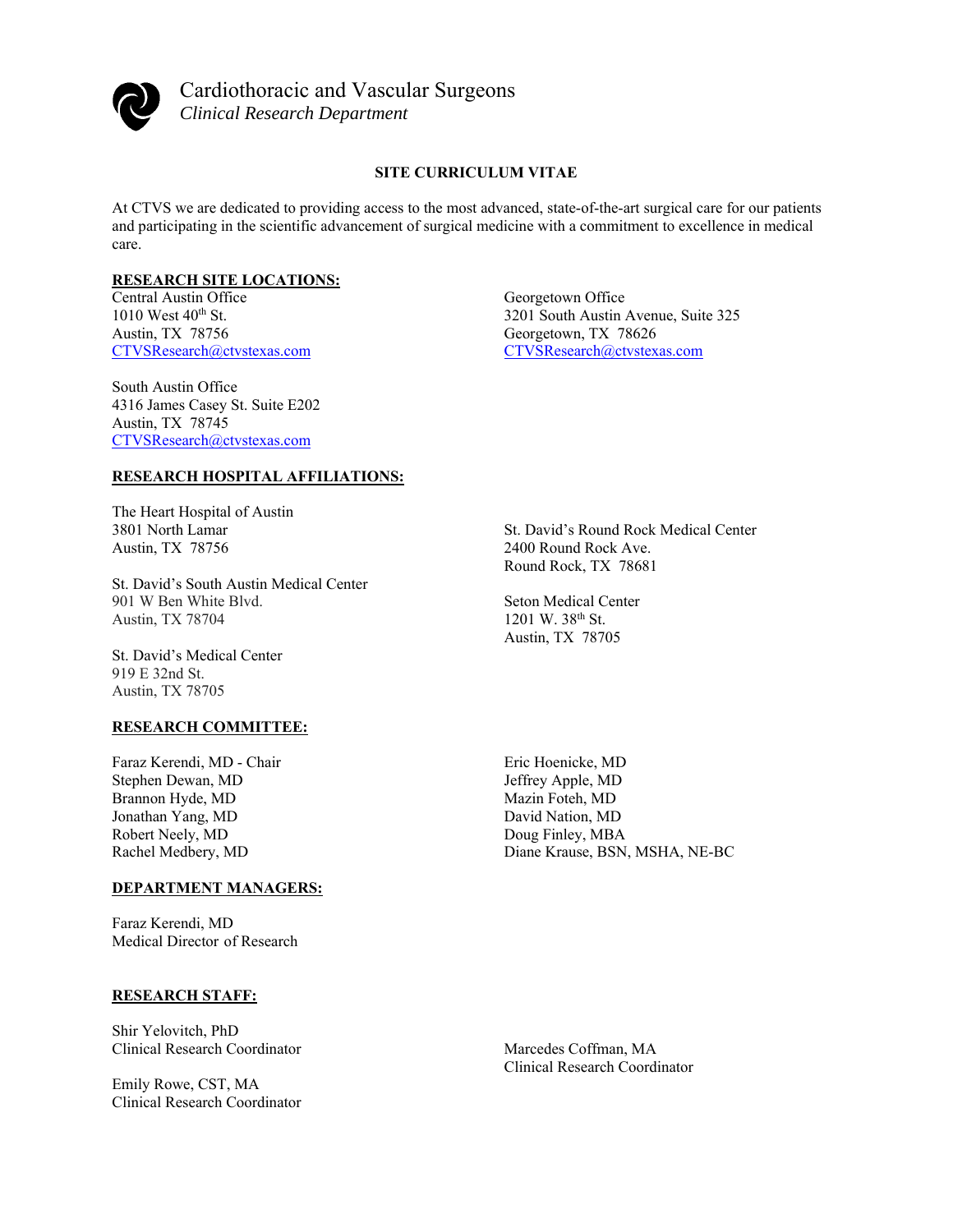

Cardiothoracic and Vascular Surgeons *Clinical Research Department* 

# **RESEARCH STUDIES:**

## *Current Research Studies:*

STAND BTK - A Clinical Evaluation of the MicroSTent® PeripherAl Vascular SteNt in Subjects with Arterial Disease Below the Knee (STAND), Micro Medical Solutions, Inc., Principal Investigator: Mazin Foteh, MD, March 2022

DISRUPT PAD BTK II - Prospective, Multi-center, Single-arm Study of the Shockwave Medical Peripheral Intravascular Lithotripsy (IVL) System for Treatment of Calcified Peripheral Arterial Disease (PAD) in Below-the-Knee (BTK) Arteries, Shockwave Medical, Inc, Principal Investigator: Mazin Foteh, MD, March 2022

ALCHEMIST - Adjuvant Lung Cancer Enrichment Marker Identification and Sequencing Trial Sponsor: National Cancer Institute (NCI), Investigator: Rachel Medbery, MD, October 2015

ANCHOR Registry - Aneurysm Treatment using the Aptus™ Heli-FX™ EndoAnchor System Global Registry Sponsor: Medtronic Vascular Inc. Principal Investigator: Mazin Foteh, MD, January 2018

APOLLO - Transcatheter Mitral Valve Replacement with the Medtronic Intrepid™ TMVR System in patients with severe symptomatic mitral regurgitation. Sponsor: Medtronic Inc. Principal Investigator: Faraz Kerendi, MD, December 2017

Atezolizumab - A Phase III, Double-Blinded, Multicenter, Randomized Study Evaluating the Efficacy and Safety of Neoadjuvant Treatement with Atezolizumab or Placebo in combination with Platinum-Based Chemotherapy in Patients with Resectable Stage II, IIIA , or Select IIIB Non-Small Cell Lung Cancer. Sponsor: F. Hoffmann-La Roche Ltd, Investigator: Eric Hoenicke, MD

Cross-Seal IDE Trial - Prospective, Multi-Center, Single Arm Study of the Cross-SealTM Suture-Mediated Vascular Closure Device System. Sponsor: Terumo Medical, National Principal Investigator: Mazin Foteh, MD, August 2019

ENDURANT EVO – Endurant Evo US Clinical Trial. Sponsor: Medtronic Endovascular. Principal Investigator: Stephen Settle, MD, August 2015

FASTII - Evaluation of the Cardio Flow FreedomFlow™ Orbital Circumferential Atherectomy System to Treat Peripheral Artery Disease. Sponsor: Cardio Flow, Inc. Principal Investigator: Mazin Foteh, MD, July 2019

GREAT - "GREAT" Global Registry for Endovascular Aortic Treatment Outcomes Evaluation. Sponsor: W.L. Gore & Associates. Principal Investigator: Stephen Settle, MD, May 2014

InnAVasc AVG - A Study to Evaluate the Safety and Effectiveness of the InnAVasc Arteriovenous Graft for Hemodialysis Access in Patients with End-Stage Renal Disease. Sponsor: InnAVasc. Principal Investigator: Ryan Turley, MD, December 2018

LEOPARD - Multicenter, Post-Market Study to Assess Outcomes of Patients Treated With the AFX System Compared to Other EVAR Devices for Endovascular Abdominal Aortic Aneurysm Repair. Sponsor: Endologix. Principal Investigator: Jeffrey Apple, MD, November 2015

MIMICS-3D - A Prospective, Multicentre Observational Study to Evaluate the BioMimics 3D Vascular Stent System in the Treatment of Peripheral Arterial Disease. Sponsor: Veryan Medical Ltd. Principal Investigator: Mazin Foteh, MD, April 2021

MONARCH – A Prospective, Multi-Center, Single-Arm Real World Study Assessing the Clinical Use of the Caterpillar Arterial Embolization Device for Aterial Embolization in the Peripheral Vasculature. Sponsor: Bard Peripheral Vascular. Principal Investigator: Mazin Foteh, MD, April 2020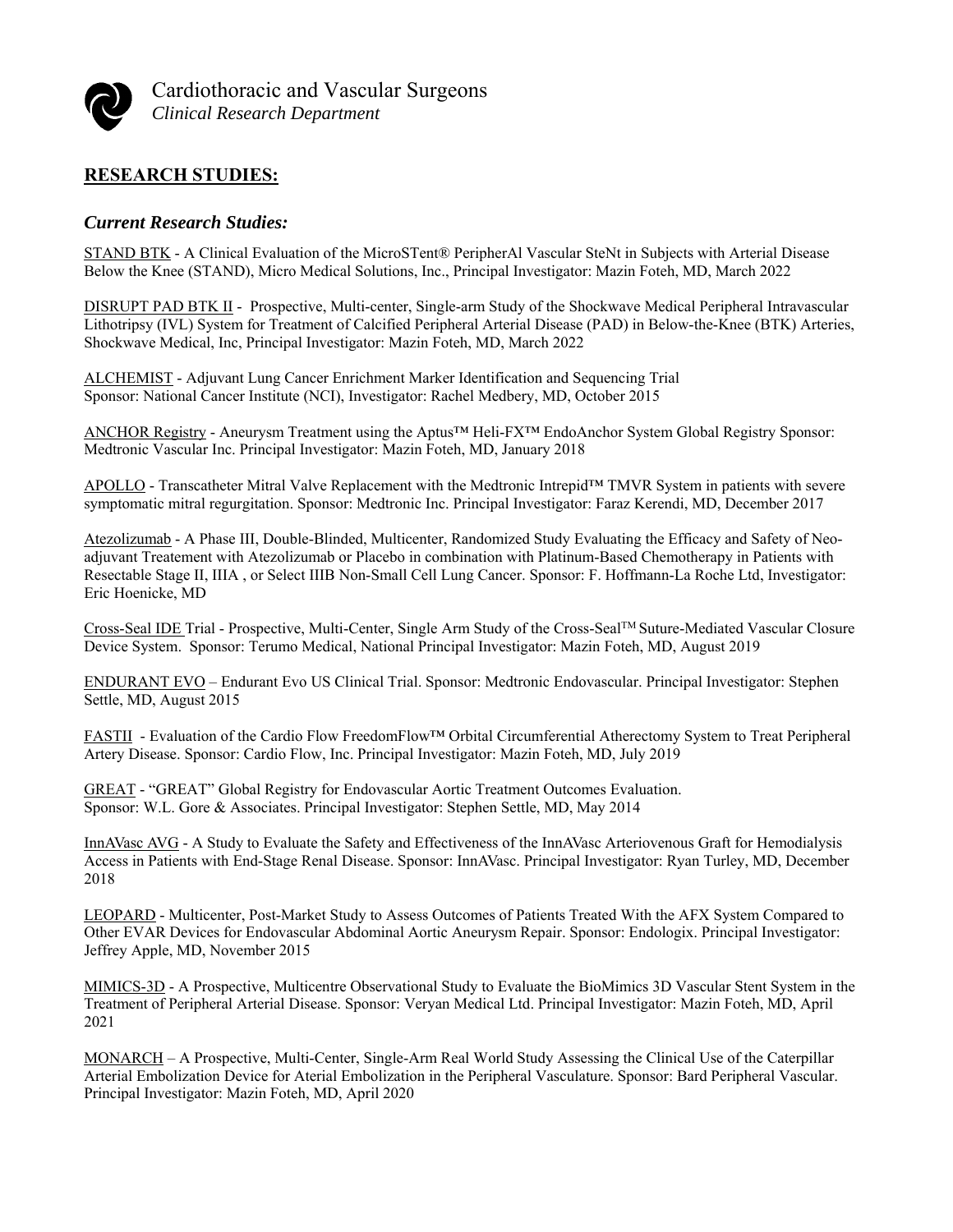CTVS Clinical Research Site Curriculum Vitae Page 3 of 5

PERIGON - Medtronic PERIcardial SurGical AOrtic Valve ReplacemeNt Pivotal Trial A Multi-center, Non-randomized Trial to Determine the Safety and Effectiveness of the Model 400 Aortic Valve Bioprosthesis in Patients With Aortic Valve Disease. Sponsor: Medtronic Cardiovascular. Principal Investigator: Faraz Kerendi, MD, February 2015

RelayPro-D - A Prospective, Multicenter, Non-Blinded, Non-Randomized Study of the RelayPro Thoracic Stent-Graft in Subjects with Acute, Complicated Type B Aortic Dissections. Sponsor: Bolton Medical. Principal Investigator: Ryan Turley, MD. September 2020

STABLE-MATES - A Randomized Phase III Study of Sublobar Resection (SR) versus Stereotactic Ablative Radiotherapy (SAbR) in High Risk Patients with Stage I Non-Small Cell Lung Cancer (NSCLC). Sponsor: Sponsored by JoLT-Ca – Joint Lung Cancer Trialist's Coalition, Administered by: Department of Radiation Oncology Clinical Research Office , UT Southwestern Medical Center (UTSW). Principal Investigator: Rachel Medbery, MD, November 2017

SUMMIT - Clinical Trial to Evaluate the Safety and Effectiveness of Using the Tendyne Mitral Valve System for the Treatment of Symptomatic Mitral Regurgitation. Sponsor: Abbott Medical Devices. Principal Investigator: Faraz Kerendi, MD, November 2019

TAMBE - Early Feasibility Assessment of the GORE® EXCLUDER® Thoracoabdominal Branch Endoprosthesis in the Treatment of Type IV Thoracoabdominal Aortic Aneurysms Involving the Visceral Branch Vessels. Sponsor: W.L.Gore & Associates. Principal Investigator: Mazin Foteh, MD, July 2020

TBE Device - Evaluation of the GORE® TAG® Thoracic Branch Endoprosthesis (TBE Device) in the Treatment of Lesions of the Aortic Arch and Descending Thoracic Aorta. Sponsor: W. L. Gore & Associates. Principal Investigator: Mark Felger, MD, February 2017

TREO - Post-Approval Study of the TREO Abdominal Stent-Graft System in Patients with Infrarenal Abdominal Aortic and Aorto-iliac Aneurysms. Sponsor: Terumo Aortic. Principal Investigator: Mazin Foteh, MD February 2021

ULTRASCORE - A Prospective, Multi-Center, Single-Arm, Real-World Study Assessing the Clinical Use of the Bard® UltraScore™ Focused Force PTA Balloon. Sponsor: Bard Peripheral Vascular, Inc. Principal Investigator: Mazin Foteh, MD August 2018

VasQ - A Multi-center Prospective Study to Evaluate the Safety and Effectiveness of the VasQ External Support for Arteriovenous Fistula. Sponsor: Laminate Medical Technologies. Principal Investigator: Stephen Settle, MD October 2019

# *Completed Research Studies:*

BI-LINX - An Observational Prospective Evaluation of the SJM Toronto Bioprosthesis with BiLinx™, Sponsor: St. Jude Medical, Inc, Principal Investigator: John D. Oswalt, MD October 2002

BIOCOR – Post-Approval Study Protocol of the St. Jude Medical Biocor and Biocor Supra Valves. Sponsor: St. Jude Medical, Inc. Principal Investigator: Mark Felger, MD, August 2008

C2R - CREST2 Registry. Sponsor: National Institutes of Health. Principal Investigator: Mazin Foteh, MD, April 2015

COAPT - Cardiovascular Outcomes Assessment of the MitraClip Percutaneous Therapy for Heart Failure Patients With Functional Mitral Regurgitation. Sponsor: Evalve, Investigator: William Kessler, MD, August 2012

CONTEGRA - Use of Contegra Pulmonary Valve Conduit Designated as Humanitarian Use Device. Sponsor: Medtronic. Principal Investigator: Kenneth Fox, MD, January 2011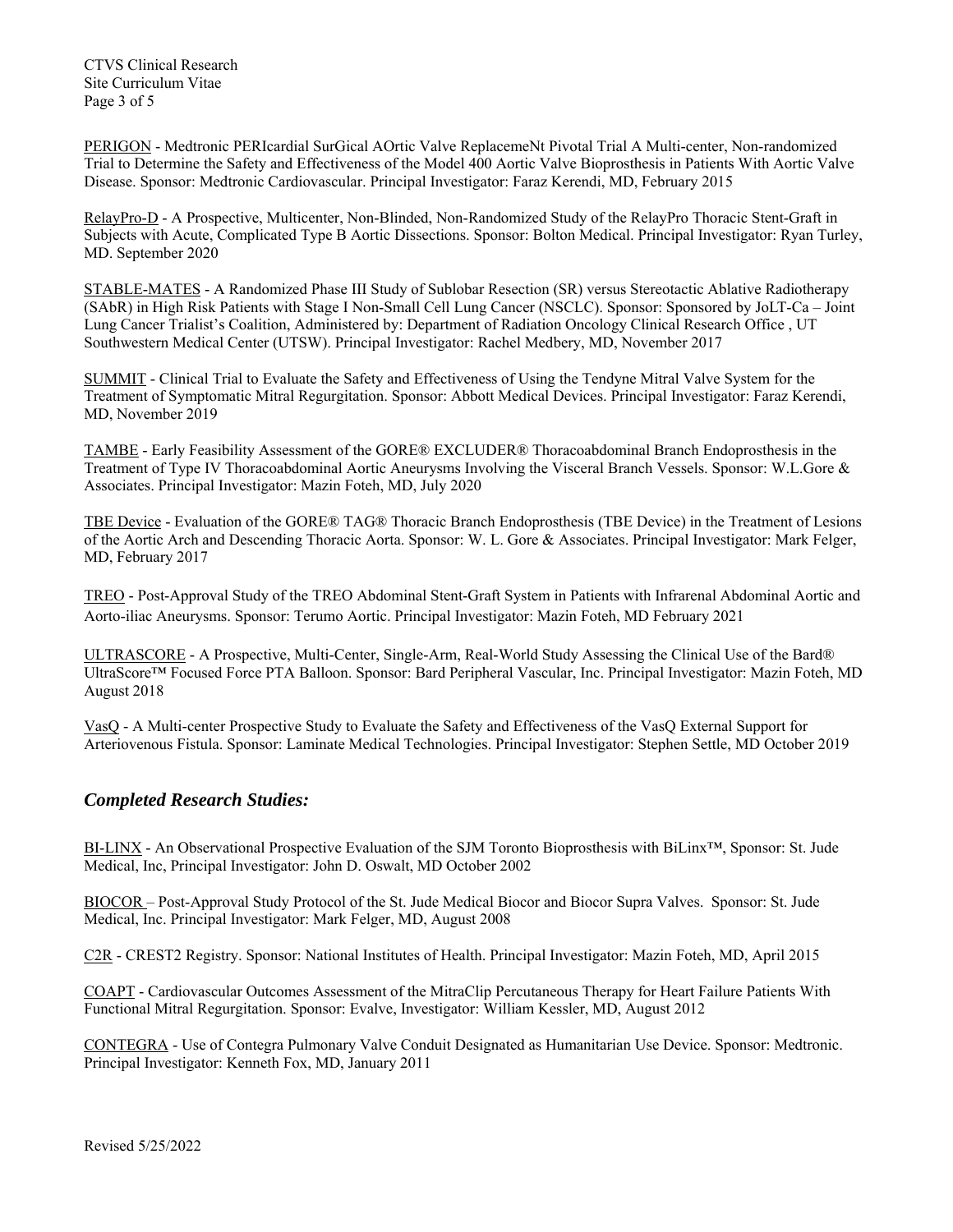CTVS Clinical Research Site Curriculum Vitae Page 4 of 5

CONVERGE - Convergence Of Epicardial And Endocardial Radiofrequency (RF) Ablation For The Treatment Of Symptomatic Persistent AF. Sponsor: nContact Surgical Inc. Principal Investigator: Faraz Kerendi, MD, December 2013

CONVERGENT - Retrospective Study of Outcomes of the Convergent Procedure for the Treatment of Persistent and Longstanding Persistent Atrial. Sponsors Include: Austin Heart PLLC. Principal Investigator: Faraz Kerendi, MD, August 2014

Convergent LTFU - Long-term Follow-up of Outcomes of the Convergent Procedure for the Treatment of Persistent Atrial Fibrillation. Sponsor: Cardiothoracic and Vascular Surgeons. Principal Investigator: Faraz Kerendi, MD, February 2019

CREST-2 - Carotid Revascularization and Medical Management for Asymptomatic Carotid Stenosis Trial. Sponsor: National Institutes of Health. Principal Investigator: Mazin Foteh, MD, April 2015

CRYOVALVE - CryoValve SG Pulmonary Valve, Post Clearance Study. Sponsor: CryoLife, Inc, Principal Investigator: John Oswalt, MD, January 2011

EPIC - An Observational Prospective Evaluation of the SJM Epic™ Valve. Sponsor: St. Jude Medical, Inc. Principal Investigator: John D. Oswalt, MD, May 2004

EXCEL - Evaluation of XIENCE PRIME or XIENCE V versus Coronary Artery Bypass Surgery for Effectiveness of Left Main Revascularization. Sponsor: Abbott Vascular. Principal Investigator: John Oswalt, MD, February 2012

GRAFTCATH - GRAFTcath Vascular Access System (GVAS) Clinical Study Protocol. Sponsor: GRAFTcath. Principal Investigator: Stephen Settle, MD, October 2005

LIBERTY 360° - Prospective, Observational, Multi-Center Clinical Study to Evaluate Acute and Long Term Clinical and Economic Outcomes of Endovascular Device Intervention in Patients with Distal Outflow Peripheral Arterial Disease (PAD). Sponsor: Cardiovascular Systems, Inc. Principal Investigator: Mazin Foteh, MD, March 2015

MYPRO RETRO - Myocardial Protection in Adult Cardiac Surgery Utilizing del Nido Cardioplegia - A Retrospective Review. Sponsor: Cardiothoracic and Vascular Surgeons. Principal Investigator: William C. Conner, MD, May 2016

ON-X - A Multicenter, Prospective Clinical Trial to Investigate the On-X Prosthetic Heart Valve Aortic and Mitral Models 100 and 200 Safety and Effectiveness in Replacement of Diseased Aortic or Mitral Valves. Sponsor: Procter & Gamble/Alexion Pharmaceuticals. Principal Investigator: Emery Dilling, MD, October 1999

PAD 115 - A Phase 1 Multi-center, Randomized, Double-Blind, Placebo-Controlled, Dose Escalation Study of Vonapanitase Administered Following Angioplasty of a Distal Popliteal, Tibial or Peroneal Artery in Patients with Peripheral Artery Disease Sponsor: Proteon Therapeutics. Principal Investigator: Mazin Foteh, MD, April 2018

PARTNER 3 Trial - A Prospective, Randomized, Controlled, Multi-Center Study to Establish the Safety and Effectiveness of the SAPIEN 3 Transcatheter Heart Valve in Low Risk Patients Requiring Aortic Valve Replacement who have Severe, Calcific, Symptomatic Aortic Stenosis. Sponsor: Edwards Lifesciences. Principal Investigator: Faraz Kerendi, MD, August 2016

PARTNER II - SAPIEN XT™ Transcatheter Heart Valve with NovaFlex and Ascendra delivery systems in Intermediate and High Risk for Aortic Valve Surgery and Patients Who Cannot Undergo Surgery. The PARTNER II Trial "Placement of AoRTic TraNscathetER" Valves Trial". Sponsor: Edwards Lifesciences. Principal Investigator: Faraz Kerendi, MD, February 2013

PATENCY 2 - Multicenter, Double Blind, Placebo Controlled Study of Vonapanitase (PRT- 201) Administered Immediately After Radiocephalic Arteriovenous Fistula Creation in Patients With Chronic Kidney Disease. Sponsor: Proteon Therapeutics. Principal Investigator: Stephen Settle, MD, June 2015